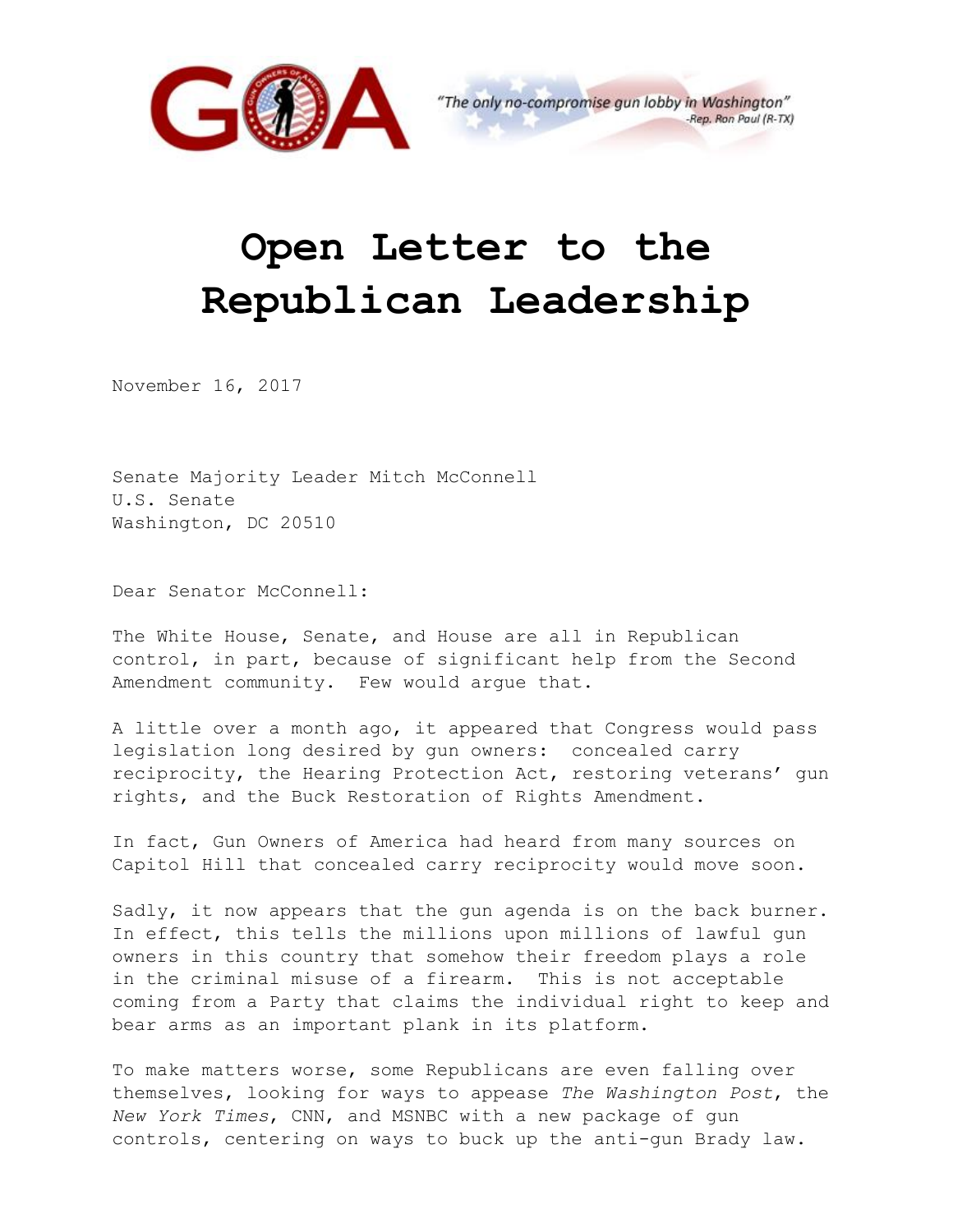Remember, in 1994, that this law was passed with Republicans help so the country could once and for all "get the [gun control issue] behind us." (Those were Bob Dole's words.) But, of course, passing any part of the gun control agenda doesn't get the issue behind us -- it makes gun grabbers want more.

And here's the irony: Shooters in virtually every major mass shooting in recent years passed the Brady check. These include killers in Sutherland Springs, Las Vegas, San Bernardino, Orlando, Aurora, Ft. Hood, the Navy Yard and many more. And the one that didn't, in Newtown, killed his mother and stole her guns.

And yet, we are told that, if we just pass one more gun control measure, it will somehow make a difference. Really? Even if the background system (which is, incidentally, unconstitutional) worked better, do you really think criminals would not get their hands on firearms? Do you really believe passing laws to address yesterday's crimes will help us tomorrow?

Virtually every recent mass shooting in recent years also had something else in common: They were brought to an end when a "good guy with a gun" arrived on the scene.

Sometimes, this guy was an armed civilian, as with Stephen Willeford, who used his own AR-15 to stop the carnage in Texas.

But Mr. Willeford is by no means an outlier. Consider:

- Good guys with guns have stopped mass shootings before they could begin in Arlington, Texas; Darby, Pennsylvania; Chicago, Illinois; Anderson County, South Carolina; and many more.
- Guns are used 16-100 times more often to save life than to take life, according to Obama's Center for Disease Control.
- Rifles, including semi-automatics like the AR-15, are not the weapon of choice for criminals. In fact, fists and feet kill at least twice as often as all rifles, including AR-15s, according to the FBI.
- Furthermore, background checks like the National Instant Check System are failing, as roughly 95 percent on initial denials are "false positives."